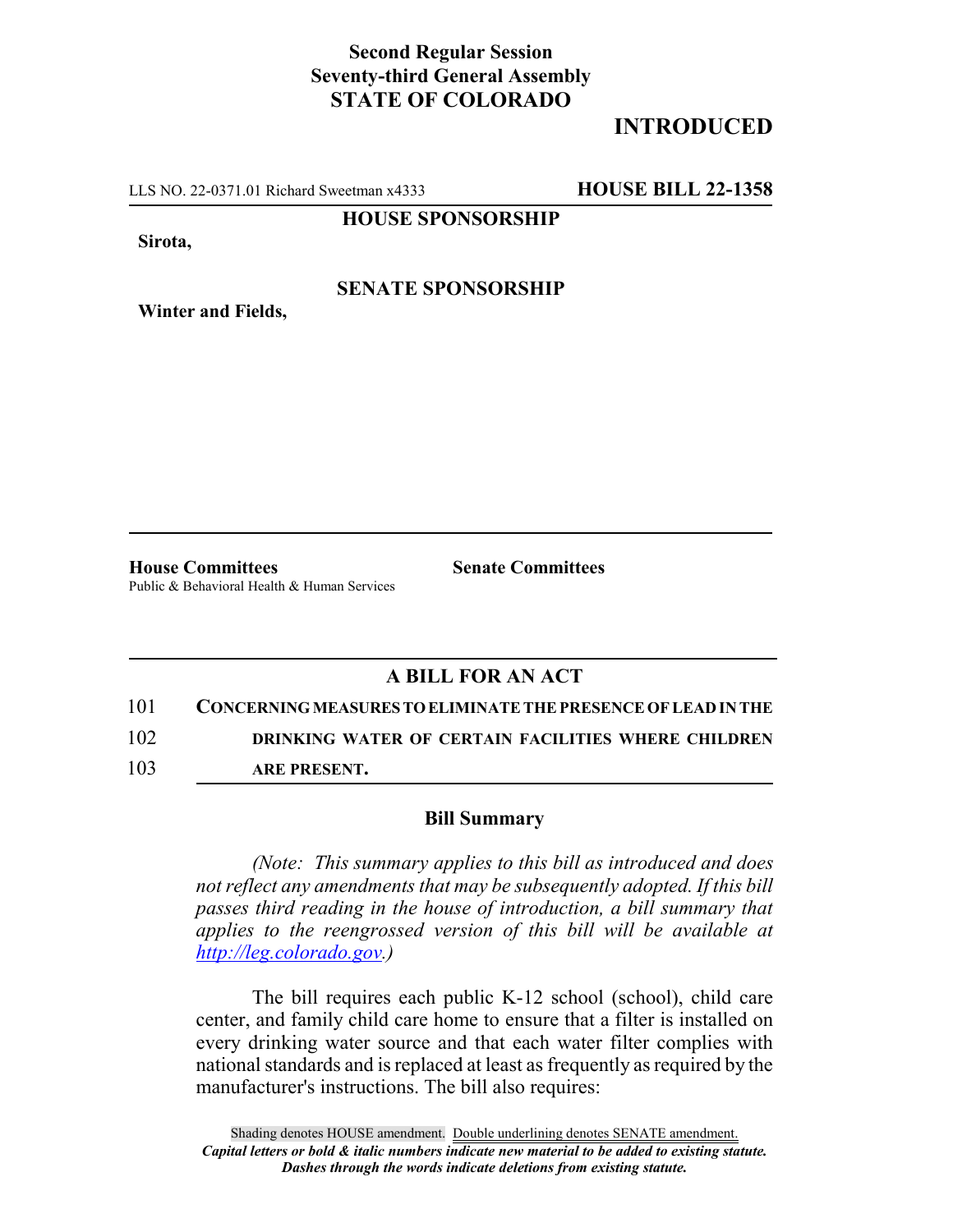- Each school and child care center to develop and implement a plan for the maintenance of its water filters and filtration systems, which plan includes the creation of an inventory of water sources, regular testing of drinking water, and remediation efforts;
- ! Family child care homes to regularly test drinking water and take certain remediation efforts; and
- The department of public health and environment (department) to provide training to each school, child care center, and family child care home regarding water filter maintenance, flushing protocols, testing for lead, reporting processes for sampling reports, and other activities relevant to compliance with the bill's new requirements.

The bill creates the school and child care clean drinking water fund in the department and requires the department to expend money from the fund only to help schools, child care centers, and family child care homes pay for the costs of complying with the bill's new requirements.

The water quality control commission (commission) may enforce the new provisions by issuing administrative orders and assessing penalties but is not required to do so. On or before each December 1, starting in 2023, the commission is required to submit a report to legislative committees of reference with jurisdiction over public health matters, which report summarizes the results of the tests performed by schools, child care centers, and family child care homes and identifies noncompliant schools, child care centers, and family child care homes.

| 1  | Be it enacted by the General Assembly of the State of Colorado:       |
|----|-----------------------------------------------------------------------|
| 2  | <b>SECTION 1.</b> In Colorado Revised Statutes, add part 9 to article |
| 3  | 8 of title 25 as follows:                                             |
| 4  | PART <sub>9</sub>                                                     |
| 5  | LEAD-FREE WATER IN SCHOOLS,                                           |
| 6  | CHILD CARE CENTERS, AND FAMILY CHILD CARE HOMES                       |
| 7  | 25-8-901. Definitions. As USED IN THIS PART 9, UNLESS THE             |
| 8  | <b>CONTEXT OTHERWISE REQUIRES:</b>                                    |
| 9  | "CHILD CARE CENTER" HAS THE MEANING SET FORTH IN<br>(1)               |
| 10 | SECTION $26-6-102(5)$ .                                               |
| 11 | "DEPARTMENT" MEANS THE STATE DEPARTMENT OF PUBLIC                     |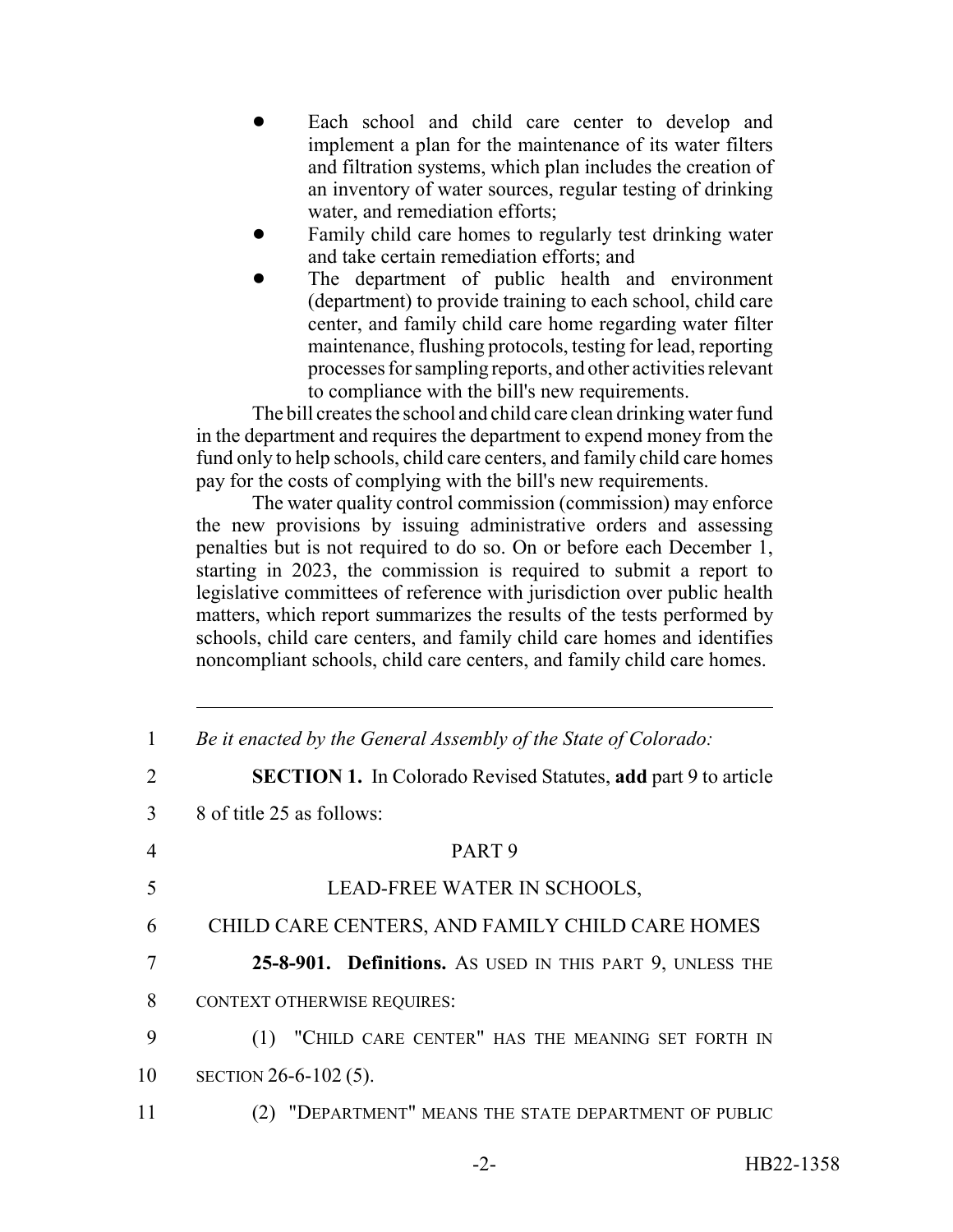HEALTH AND ENVIRONMENT.

 (3) "DRINKING WATER SOURCE" MEANS ANY POTABLE WATER OUTLET OR FIXTURE THAT IS USED OR THAT MAY BE USED BY AN INDIVIDUAL TO ACQUIRE WATER FOR DRINKING OR COOKING. (4) "FAMILY CHILD CARE HOME" HAS THE MEANING SET FORTH IN SECTION 26-6-102 (13). (5) "FILTERED BOTTLE-FILLING STATION" MEANS AN APPARATUS THAT: (a) IS CONNECTED TO BUILDING PLUMBING; (b) FILTERS WATER; (c) IS CERTIFIED TO MEET NSF/ANSI STANDARD 53 FOR LEAD 12 REDUCTION AND NSF/ANSI STANDARD 42 FOR PARTICULATE REMOVAL; (d) HAS A LIGHT OR OTHER DEVICE TO INDICATE FILTER STATUS; (e) IS DESIGNED TO FILL DRINKING BOTTLES OR OTHER CONTAINERS USED FOR PERSONAL WATER CONSUMPTION; AND (f) INCLUDES A FEATURE THAT ALLOWS A USER TO DRINK DIRECTLY FROM A STREAM OF FLOWING WATER WITHOUT THE USE OF AN ACCESSORY. (6) "FILTERED FAUCET" MEANS A FAUCET THAT, AT THE POINT OF USE, INCLUDES A FILTER THAT IS CERTIFIED TO MEET NSF/ANSI 21 STANDARD 53 FOR LEAD REDUCTION AND NSF/ANSI STANDARD 42 FOR PARTICULATE REMOVAL; (7) "FILTRATION SYSTEM" MEANS A FILTERED BOTTLE-FILLING 24 STATION OR FILTERED FAUCET. (8) "FUND" MEANS THE SCHOOL AND CHILD CARE CLEAN DRINKING 26 WATER FUND CREATED IN SECTION 25-8-902. (9) (a) "LEAD SERVICE LINE" MEANS: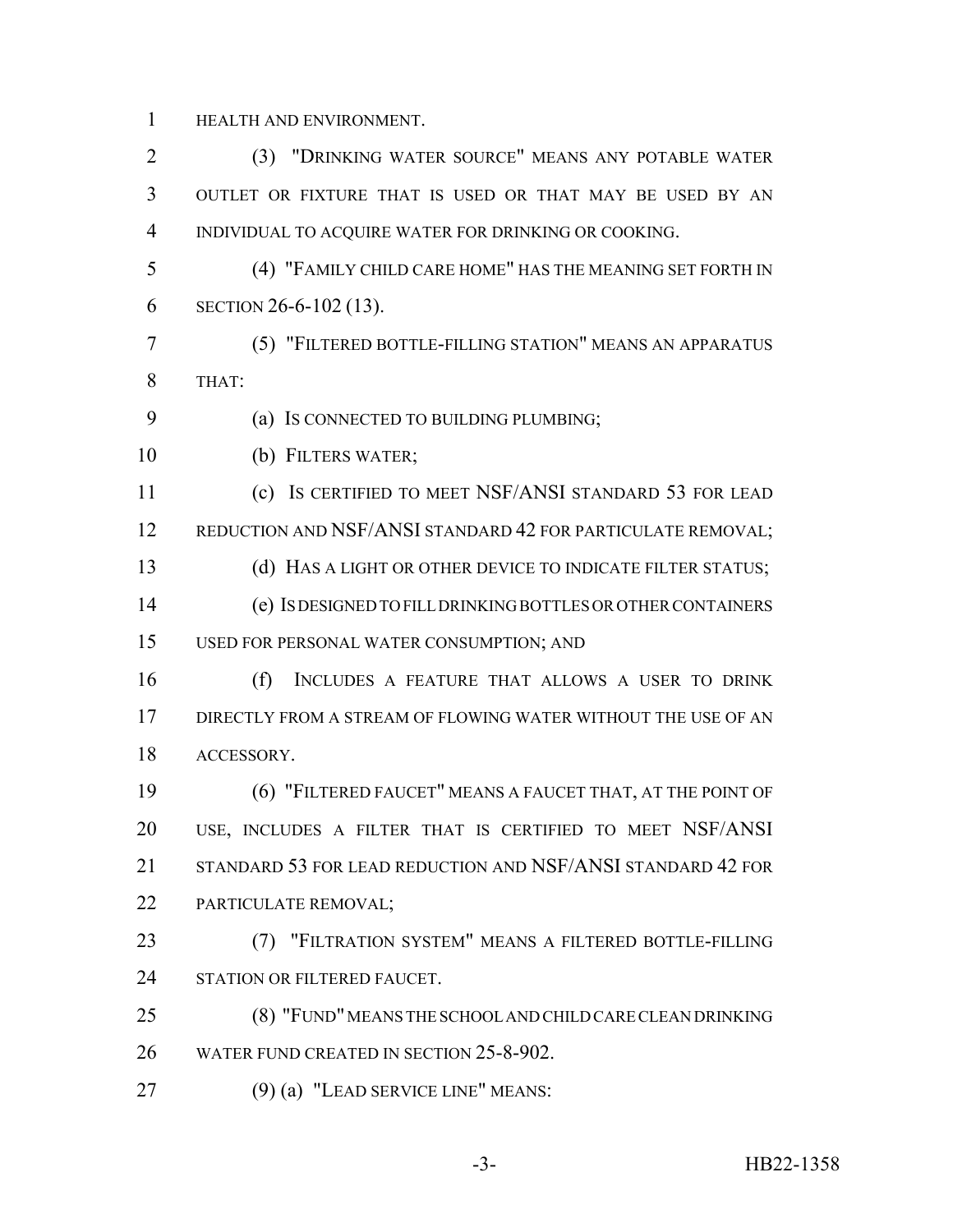(I) A WATER SERVICE LINE MADE OF LEAD; OR

 (II) A LEAD PIGTAIL, LEAD GOOSENECK, OR OTHER LEAD FITTING THAT IS CONNECTED TO A WATER SERVICE LINE.

 (b) "LEAD SERVICE LINE" INCLUDES ANY GALVANIZED SERVICE LINE THAT IS OR EVER WAS DOWNSTREAM OF ANY LEAD SERVICE LINE OR ANY SERVICE LINE OF UNKNOWN MATERIAL.

 (c) A LEAD SERVICE LINE MAY BE OWNED BY A WATER SYSTEM, A PROPERTY OWNER, OR BOTH.

 (10) "NSF/ANSI STANDARD 42" MEANS THE NSF INTERNATIONAL/AMERICAN NATIONAL STANDARDS INSTITUTE STANDARD 42-2020 FOR "DRINKING WATER TREATMENT UNITS, AESTHETIC EFFECTS", AS AMENDED.

 (11) "NSF/ANSI STANDARD 53" MEANS THE NSF INTERNATIONAL/AMERICAN NATIONAL STANDARDS INSTITUTE STANDARD 53-2020 FOR "DRINKING WATER TREATMENT UNITS, HEALTH EFFECTS", AS AMENDED.

 (12) "RELEVANT LANGUAGES" HAS THE MEANING SET FORTH IN SECTION 25-7-141 (2)(o).

(13) "SCHOOL" MEANS:

**(a) A SCHOOL OF A SCHOOL DISTRICT;** 

 (b) A DISTRICT CHARTER SCHOOL, AS DEFINED IN SECTION  $22 - 22 - 11 - 103$  (12);

 (c) AN INSTITUTE CHARTER SCHOOL, AS DEFINED IN SECTION 22-30.5-502 (6);

25 (d) AN APPROVED FACILITY SCHOOL, AS DEFINED IN SECTION  $26 \quad 22 - 2 - 402 \quad (1); \text{OR}$ 

(e) A BOARD OF COOPERATIVE SERVICES, AS DEFINED IN SECTION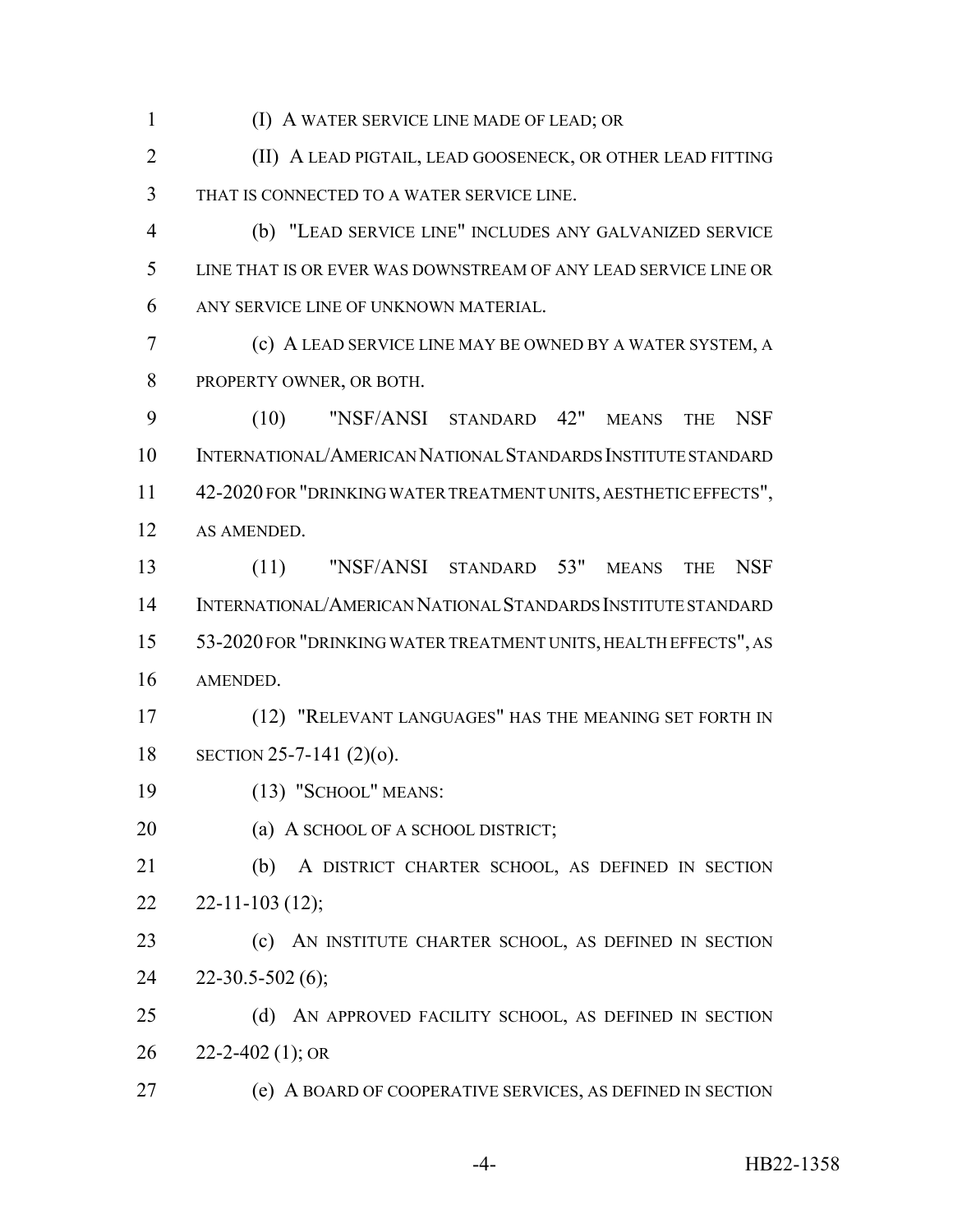$1 \qquad 22 - 5 - 103 \tag{2}.$ 

 (14) "STATE-CERTIFIED LABORATORY" MEANS A LABORATORY THAT IS CERTIFIED BY THE DEPARTMENT PURSUANT TO SECTION 25-1.5-203 (1)(d) FOR THE PURPOSE OF ENSURING COMPETENT TESTING OF DRINKING WATER.

 (15) "WATER QUALITY CONTROL COMMISSION" OR "COMMISSION" MEANS THE WATER QUALITY CONTROL COMMISSION CREATED IN SECTION 25-8-201.

 **25-8-902. School and child care clean drinking water fund - creation.** (1) THE SCHOOL AND CHILD CARE CLEAN DRINKING WATER 11 FUND IS CREATED IN THE DEPARTMENT.

 (2) THE DEPARTMENT MAY RECEIVE MONEY FROM ANY SOURCE FOR DEPOSIT INTO THE FUND. THE STATE TREASURER SHALL CREDIT TO 14 THE FUND INTEREST AND EARNINGS FROM FUND INVESTMENTS.

 (3) MONEY IN THE FUND AT THE END OF EACH STATE FISCAL YEAR REMAINS IN THE FUND AND DOES NOT REVERT TO THE GENERAL FUND.

 (4) THE DEPARTMENT IS THE ADMINISTRATOR OF THE FUND FOR AUDITING PURPOSES.

 (5) THE DEPARTMENT SHALL EXPEND MONEY FROM THE FUND ONLY:

 (a) TO HELP SCHOOLS, CHILD CARE CENTERS, AND FAMILY CHILD 22 CARE HOMES COMPLY WITH THIS PART 9; AND

 (b) TO REIMBURSE SCHOOLS, CHILD CARE CENTERS, AND FAMILY CHILD CARE HOMES AS NEEDED FOR COSTS ASSOCIATED WITH COMPLYING WITH THIS PART 9.

 **25-8-903. Clean water in schools, child care centers, and family child care homes - filtration systems required.** (1) WITHIN ONE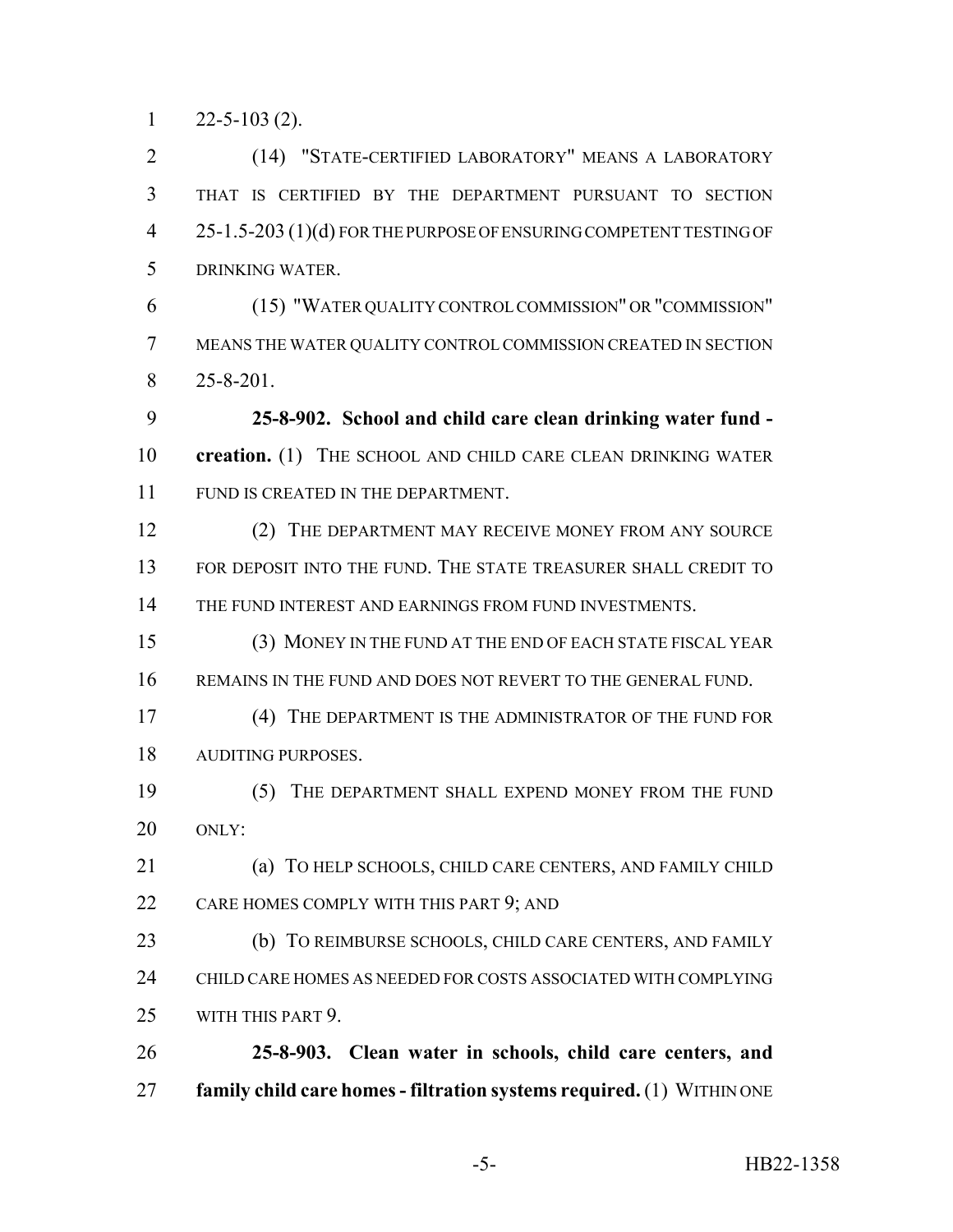HUNDRED EIGHTY DAYS AFTER THE EFFECTIVE DATE OF THIS PART 9, EACH SCHOOL, CHILD CARE CENTER, AND FAMILY CHILD CARE HOME SHALL: (a) ENSURE THAT: (I) A FILTRATION SYSTEM IS INSTALLED ON EVERY DRINKING

 WATER SOURCE IN THE SCHOOL, CHILD CARE CENTER, AND FAMILY CHILD CARE HOME; AND

(II) EACH OF ITS WATER FILTERS:

 (A) COMPLIES WITH NSF/ANSI STANDARD 53 FOR LEAD REDUCTION AND NSF/ANSI STANDARD 42 FOR PARTICULATE REMOVAL; AND

 (B) IS REPLACED AT LEAST AS FREQUENTLY AS REQUIRED BY THE MANUFACTURER'S INSTRUCTIONS; AND

 (b) HAVE AT LEAST ONE FILTERED BOTTLE-FILLING STATION FOR EVERY ONE HUNDRED STUDENTS OR CHILDREN.

 (2) FOR THE PURPOSE OF FACILITATING COMPLIANCE WITH THIS SECTION, THE DEPARTMENT SHALL DEVELOP AND MAINTAIN A LIST OF APPROVED FILTRATION SYSTEMS AND FILTERS THAT SATISFY THE REQUIREMENTS DESCRIBED IN THIS SECTION. THE DEPARTMENT SHALL MAKE THE LIST AVAILABLE ON ITS PUBLIC WEBSITE.

 **25-8-904. Clean water in schools, child care centers, and family child care homes - maintenance plans required - inventories - testing - remediation - training - enforcement - reports.** (1) **Maintenance plan required.** EACH SCHOOL AND EACH CHILD CARE CENTER SHALL DEVELOP AND IMPLEMENT A PLAN FOR THE MAINTENANCE OF ITS WATER FILTERS AND FILTRATION SYSTEMS, WHICH PLAN MUST SATISFY THE REQUIREMENTS DESCRIBED IN THIS SECTION.

(2) **Inventories.** (a) WITHIN SIXTY DAYS AFTER THE EFFECTIVE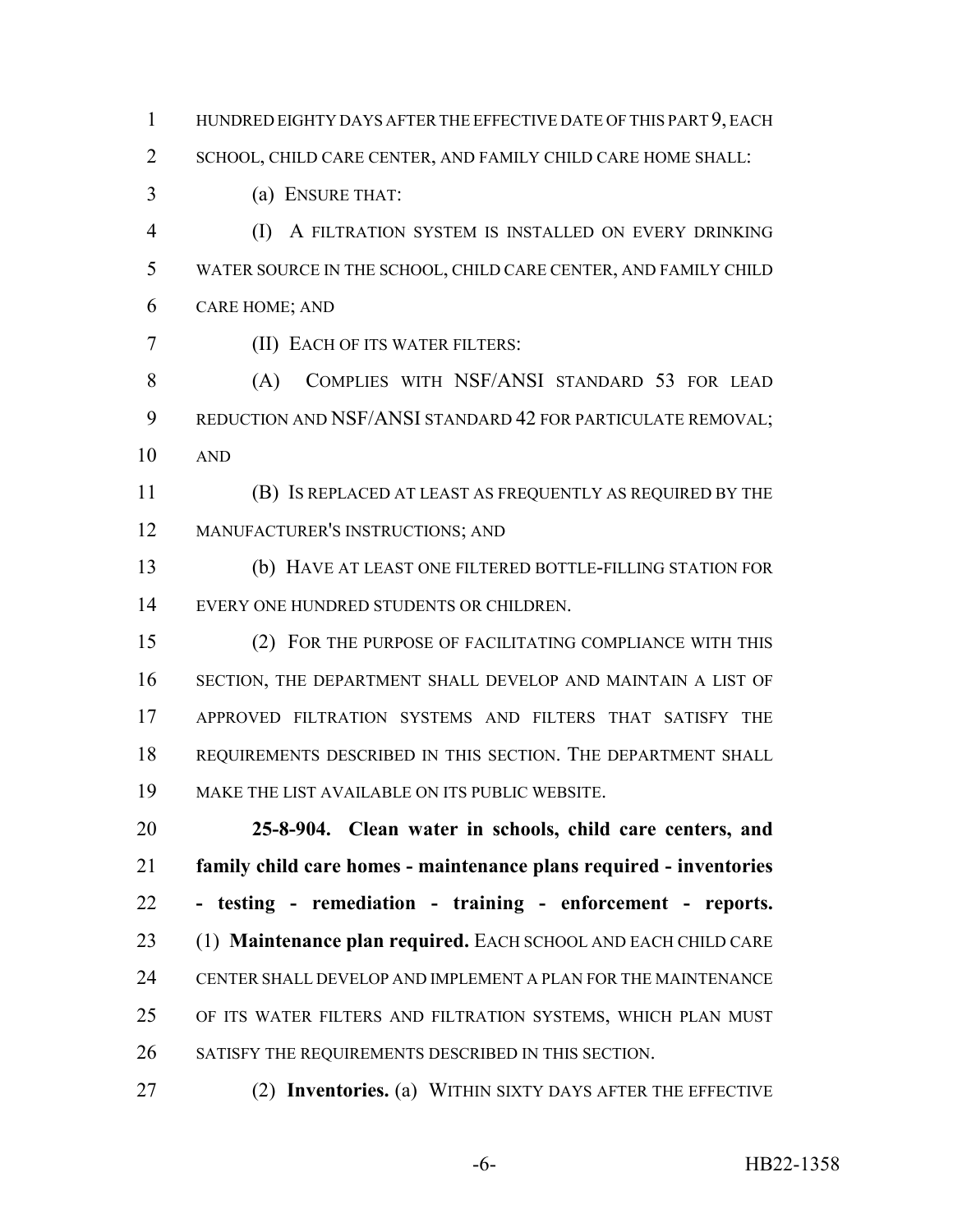DATE OF THIS PART 9, EACH SCHOOL AND EACH CHILD CARE CENTER SHALL CREATE AN INVENTORY OF ALL OF ITS WATER SOURCES, WHICH INVENTORY DISTINGUISHES DRINKING WATER SOURCES FROM OTHER WATER SOURCES AND INCLUDES A FLOOR PLAN THAT INDICATES THE LOCATION OF EACH WATER SOURCE.

 (b) WHEN A SCHOOL OR CHILD CARE CENTER DISTINGUISHES A DRINKING WATER SOURCE PURSUANT TO SUBSECTION (2)(a) OF THIS SECTION, THE SCHOOL OR CHILD CARE CENTER SHALL INDICATE IN THE INVENTORY WHETHER THE DRINKING WATER SOURCE IS A FILTERED BOTTLE-FILLING STATION OR A FILTERED FAUCET.

 (c) WHEN A SCHOOL OR CHILD CARE CENTER DISTINGUISHES A 12 NONDRINKING WATER SOURCE PURSUANT TO SUBSECTION (2)(a) OF THIS 13 SECTION, THE SCHOOL OR CHILD CARE CENTER SHALL POST A VISIBLE SIGN ON OR NEAR THE WATER SOURCE, WHICH SIGN WARNS READERS THAT WATER FROM THE WATER SOURCE IS NOT DRINKABLE AND SHOULD NOT BE CONSUMED OR USED FOR COOKING. ALL SIGNS POSTED PURSUANT TO THIS 17 SUBSECTION (2)(c) MUST BE POSTED IN RELEVANT LANGUAGES.

 (d) FOR THE PURPOSES OF THIS SUBSECTION (2), A SCHOOL OR CHILD CARE CENTER SHALL IDENTIFY AS A NONDRINKING WATER SOURCE ANY WATER SOURCE THAT THE SCHOOL OR CHILD CARE CENTER USED AS A DRINKING WATER SOURCE BEFORE THE DATE OCCURRING ONE HUNDRED EIGHTY DAYS AFTER THE EFFECTIVE DATE OF THIS PART 9 BUT WHICH DOES 23 NOT SATISFY THE REQUIREMENTS OF THIS PART 9.

 (3) **Testing.** (a) WITHIN SIXTY DAYS AFTER A SCHOOL SATISFIES THE REQUIREMENTS DESCRIBED IN SECTION 25-8-903 (1), THE SCHOOL SHALL TEST ITS DRINKING WATER SOURCES BY HAVING A STATE-CERTIFIED LABORATORY MEASURE THE LEAD CONTENT OF WATER DRAWN FROM EACH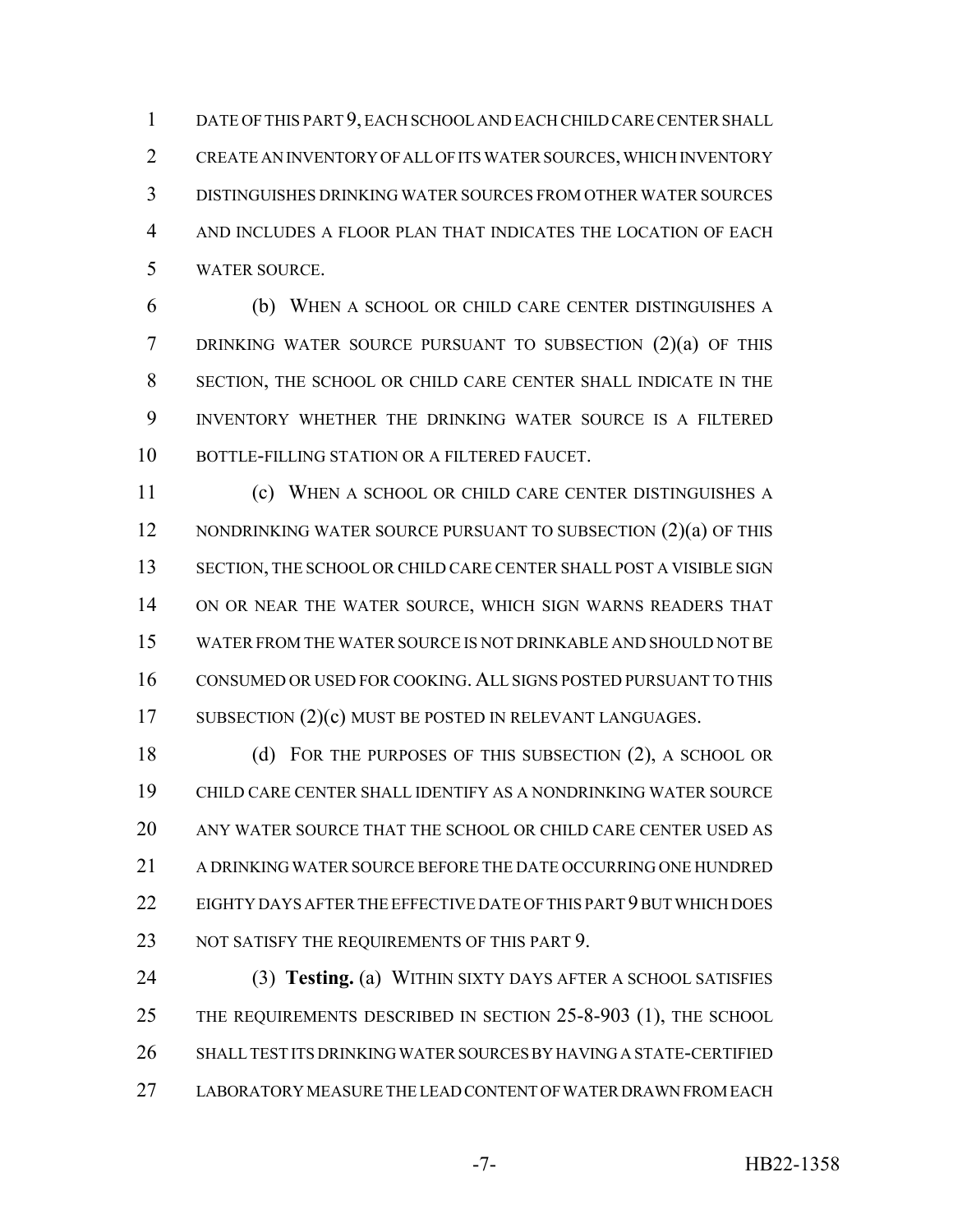DRINKING WATER SOURCE AT LEAST ONCE ANNUALLY, THE TIMING OF WHICH TESTING THE DEPARTMENT SHALL DETERMINE IN ACCORDANCE WITH THE "3 TS FOR REDUCING LEAD IN DRINKING WATER" MANUAL OF 4 THE FEDERAL ENVIRONMENTAL PROTECTION AGENCY.

 (b) ON AND AFTER THE EFFECTIVE DATE OF THIS PART 9, EACH CHILD CARE CENTER AND FAMILY CHILD CARE HOME SHALL TEST ITS DRINKING WATER SOURCES BY HAVING A STATE-CERTIFIED LABORATORY MEASURE THE LEAD CONTENT OF WATER DRAWN FROM EACH DRINKING WATER SOURCE AT LEAST ONCE ANNUALLY.

 (c) WITHIN TWO WEEKS AFTER RECEIVING THE RESULTS OF A TEST OF A DRINKING WATER SOURCE, AS DESCRIBED IN SUBSECTIONS (3)(a) OR (3)(b) OF THIS SECTION, A SCHOOL, CHILD CARE CENTER, OR FAMILY CHILD CARE HOME SHALL:

 (I) MAKE THE RESULTS, AS WELL AS ANY ASSOCIATED LEAD REMEDIATION PLANS, PUBLICLY AVAILABLE ON THE SCHOOL'S, CHILD CARE CENTER'S, OR FAMILY CHILD CARE HOME'S WEBSITE, IF APPLICABLE; AND (II) REPORT THE RESULTS TO THE WATER QUALITY CONTROL COMMISSION USING A STANDARD FORM THAT THE COMMISSION ESTABLISHES. THE COMMISSION SHALL POST THE RESULTS ON ITS PUBLIC WEBSITE WITHIN THIRTY DAYS AFTER RECEIVING THEM.

 (d) EACH SCHOOL, CHILD CARE CENTER, AND FAMILY CHILD CARE HOME SHALL ESTABLISH A TESTING SCHEDULE FOR ITS DRINKING WATER 23 SOURCES, PROVIDE THE SCHEDULE TO EMPLOYEES AND TO PARENTS AND GUARDIANS OF CHILDREN ANNUALLY, AND MAKE THE SCHEDULE PUBLICLY AVAILABLE. ALL COMMUNICATIONS TO EMPLOYEES, PARENTS, AND GUARDIANS MUST BE PROVIDED IN RELEVANT LANGUAGES.

(4) **Remediation.** (a) IF THE RESULTS OF A TEST OF A DRINKING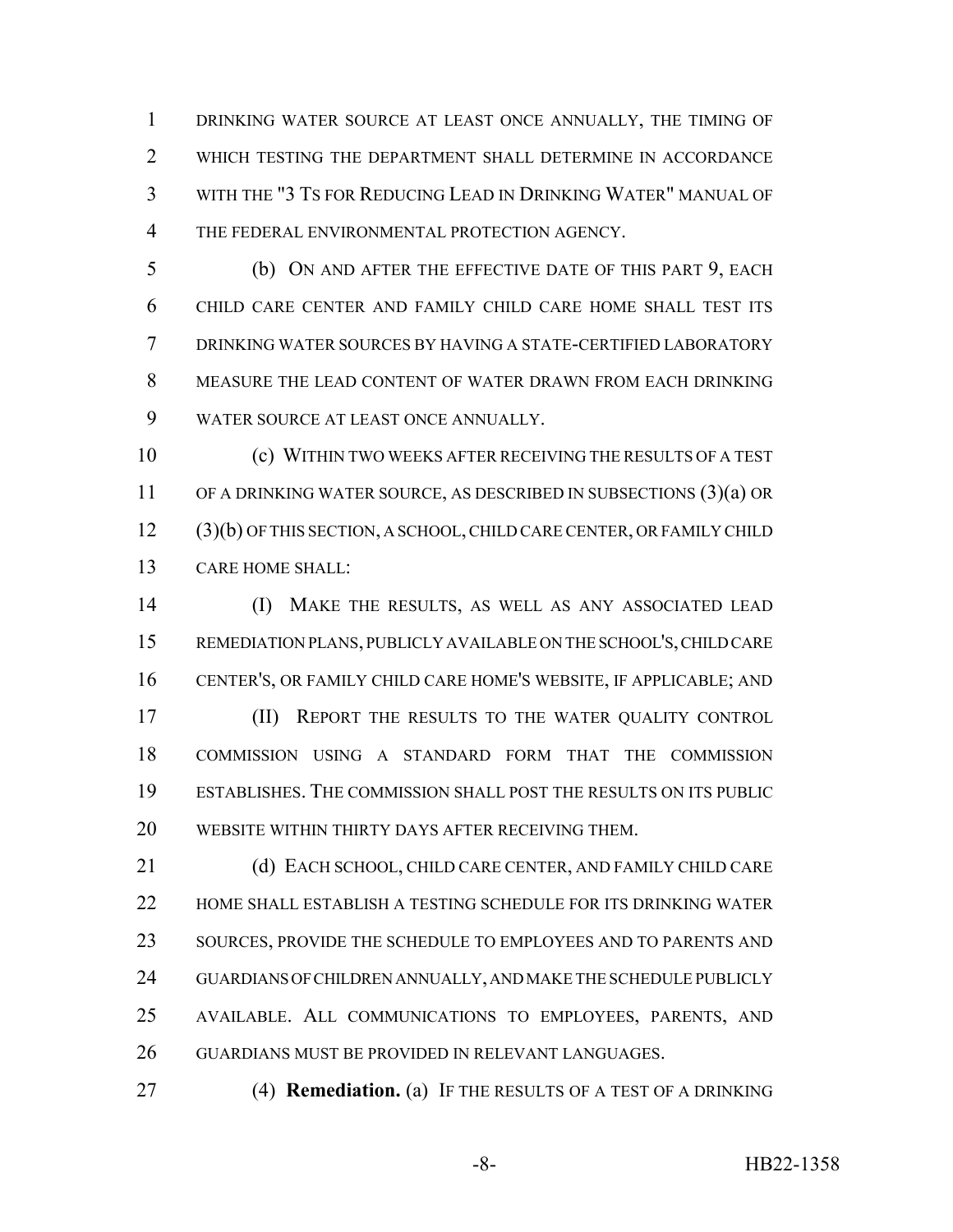WATER SOURCE SHOW THAT WATER FROM THE DRINKING WATER SOURCE CONTAINS LEAD IN AN AMOUNT OF ONE PART PER BILLION OR MORE:

(I) A SCHOOL OR CHILD CARE CENTER SHALL:

(A) SHUT OFF THE DRINKING WATER SOURCE AS SOON AS POSSIBLE;

 (B) AFFIX A VISIBLE LABEL ON THE DRINKING WATER SOURCE, WHICH LABEL INDICATES THAT WATER FROM THE DRINKING WATER 7 SOURCE CONTAINS LEAD AND IS NOT SAFE FOR CONSUMPTION;

 (C) DETERMINE REMEDIATION STEPS WITHIN THIRTY DAYS AFTER RECEIVING THE TEST RESULTS AND COMPLETE SAID REMEDIATION STEPS AS SOON AS POSSIBLE BUT NO LATER THAN NINETY DAYS AFTER RECEIVING 11 THE TEST RESULTS;

 (D) PROVIDE NOTICE OF THE TEST RESULTS TO ALL EMPLOYEES, PARENTS, AND GUARDIANS WITHIN TWO BUSINESS DAYS AFTER RECEIVING THE RESULTS, WHICH NOTICE MUST BE PROVIDED IN RELEVANT LANGUAGES AND INCLUDE A SUMMARY OF THE TEST RESULTS AND INFORMATION CONCERNING THE AVAILABILITY OF THE COMPLETE TEST RESULTS, A DESCRIPTION OF ANY REMEDIATION STEPS THAT WILL BE TAKEN, GENERAL INFORMATION CONCERNING THE HEALTH EFFECTS AND RISKS POSED BY LEAD IN DRINKING WATER AND OTHER SOURCES, AND INFORMATION REGARDING THE AVAILABILITY OF ADDITIONAL RESOURCES CONCERNING LEAD IN DRINKING WATER, INCLUDING HOW AND WHERE 22 INDIVIDUALS MAY SEEK BLOOD-LEVEL TESTING IF THEY ARE CONCERNED; AND

 (E) IMPLEMENT A REMEDIATION PLAN, AS DESCRIBED IN 25 SUBSECTION (4)(b) OF THIS SECTION; AND

**(II) A FAMILY CHILD CARE HOME SHALL:** 

(A) EITHER SHUT OFF THE DRINKING WATER SOURCE AS SOON AS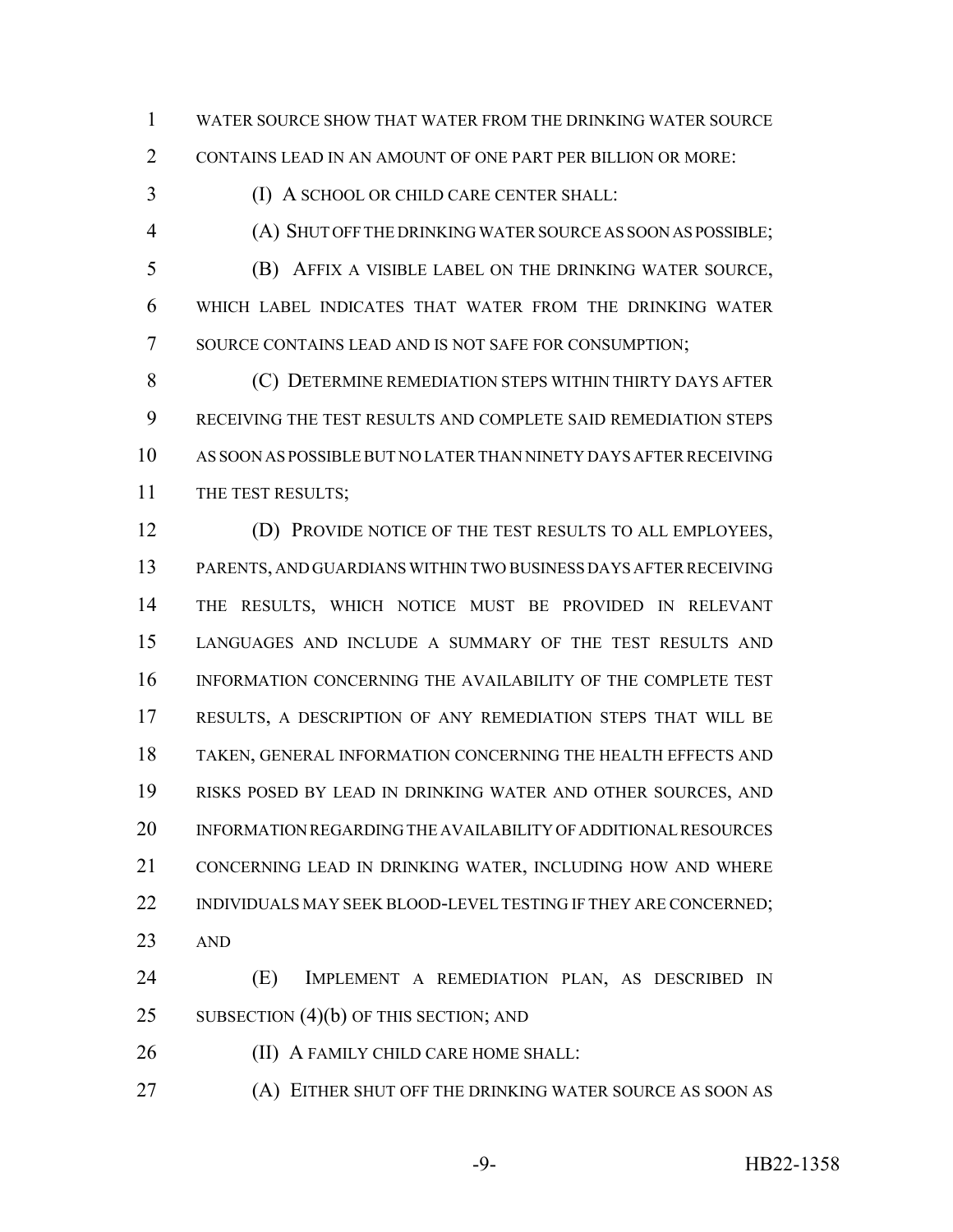POSSIBLE OR STOP USING THE DRINKING WATER SOURCE FOR CHILD CARE PURPOSES; AND

 (B) SATISFY THE REMEDIATION REQUIREMENTS DESCRIBED IN 4 SUBSECTIONS  $(4)(a)(I)(C)$  TO  $(4)(a)(I)(E)$  OF THIS SECTION.

 (b) A SCHOOL'S, CHILD CARE CENTER'S, OR FAMILY CHILD CARE HOME'S REMEDIATION PLAN TO ADDRESS LEAD CONTENT IN WATER FROM A DRINKING WATER SOURCE MUST INCLUDE MEASURES TO:

 (I) IMMEDIATELY CHECK THE STATUS OF THE FILTER OR FILTERS AT THE DRINKING WATER SOURCE AND REPLACE THE FILTER OR FILTERS IF THE STATUS LIGHT OR OTHER STATUS INDICATOR INDICATES THAT REPLACEMENT IS, OR WILL SOON BE, REQUIRED;

 (II) ENSURE THAT EACH FILTERED BOTTLE-FILLING STATION AND FILTERED FAUCET IN THE SCHOOL, CHILD CARE CENTER, OR FAMILY CHILD CARE HOME IS INSTALLED PROPERLY;

 (III) RESAMPLE AND RETEST FILTERED WATER USING A STATE-CERTIFIED LABORATORY, AS DESCRIBED IN SUBSECTION (3) OF THIS SECTION;

 (IV) DECREASE THE LEAD CONCENTRATION IN THE WATER TO LESS THAN ONE PART PER BILLION WITHOUT RELYING SOLELY ON FLUSHING PRACTICES;

 (V) ENSURE THAT ONLY LEAD-FREE FITTINGS ARE USED AS 22 REPLACEMENT FITTINGS:

 (VI) PREVENT PEOPLE FROM CONSUMING OR COOKING WITH WATER FROM THE DRINKING WATER SOURCE; AND

 (VII) ENSURE THAT AN ADEQUATE SUPPLY OF FREE, SAFE DRINKING WATER REMAINS AVAILABLE TO THE EMPLOYEES, CHILDREN, 27 ADULTS, AND VISITORS OF THE SCHOOL, CHILD CARE CENTER, OR FAMILY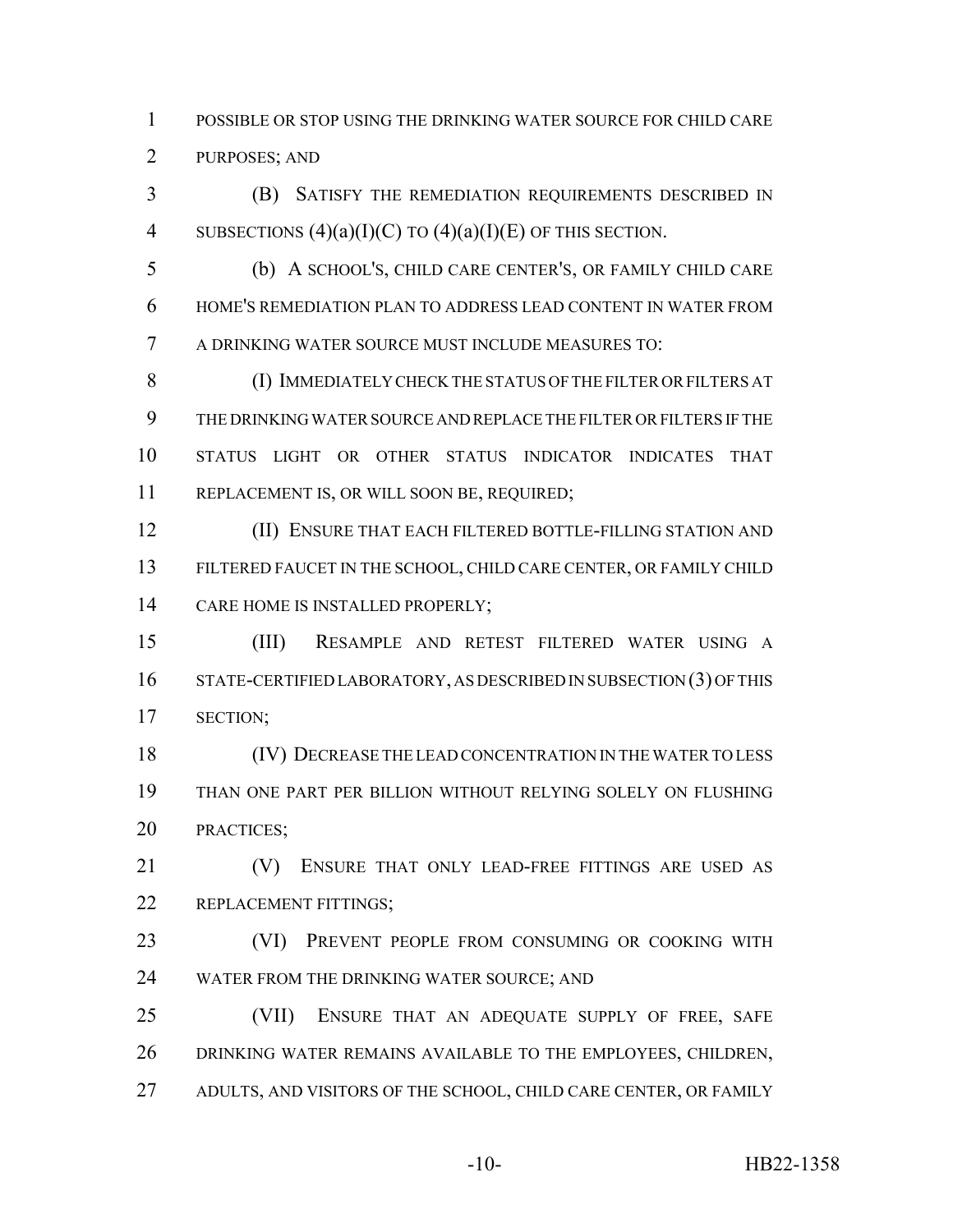CHILD CARE HOME.

 (c) IF A SCHOOL, CHILD CARE CENTER, OR FAMILY CHILD CARE HOME BECOMES AWARE THAT A SERVICE LINE TO THE SCHOOL, CHILD CARE CENTER, OR FAMILY CHILD CARE HOME IS A LEAD SERVICE LINE, THE SCHOOL, CHILD CARE CENTER, OR FAMILY CHILD CARE HOME SHALL PROMPTLY NOTIFY THE LOCAL WATER UTILITY AND REQUEST THAT THE UTILITY PROPERLY REMOVE THE LEAD SERVICE LINE. A UTILITY THAT RECEIVES SUCH A REQUEST SHALL PROPERLY REMOVE THE LEAD SERVICE LINE AS SOON AS POSSIBLE.

 (5) **Maintenance of records.** EACH SCHOOL, CHILD CARE CENTER, AND FAMILY CHILD CARE HOME SHALL CREATE AND MAINTAIN RECORDS OF ITS FILTER REPLACEMENT ACTIVITIES, INCLUDING WHEN A FILTER IS REMOVED AND WHEN A NEW FILTER IS INSTALLED, AND MAINTAIN SUCH RECORDS FOR AT LEAST FIVE YEARS. EACH SCHOOL, CHILD CARE CENTER, AND FAMILY CHILD CARE HOME SHALL PROVIDE COPIES OF SUCH RECORDS 16 TO THE DEPARTMENT AND ANY MEMBER OF THE PUBLIC UPON REQUEST.

 (6) **Training.** NOT LATER THAN ONE HUNDRED EIGHTY DAYS AFTER THE EFFECTIVE DATE OF THIS PART 9, THE DEPARTMENT SHALL PROVIDE TRAINING TO EACH SCHOOL, CHILD CARE CENTER, AND FAMILY CHILD CARE HOME REGARDING WATER FILTER MAINTENANCE, FLUSHING PROTOCOLS, TESTING FOR LEAD, REPORTING PROCESSES FOR SAMPLING REPORTS, AND OTHER ACTIVITIES RELEVANT TO COMPLIANCE WITH THIS PART 9. TRAINING MAY TAKE PLACE IN PERSON OR VIRTUALLY AND MUST INCLUDE THE INDIVIDUALS WHO WILL TAKE WATER SAMPLES AT THE SCHOOL, CHILD CARE CENTER, OR FAMILY CHILD CARE HOME FOR THE PURPOSES OF THIS PART 9. THE DEPARTMENT SHALL PROVIDE THE TRAINING IN RELEVANT LANGUAGES.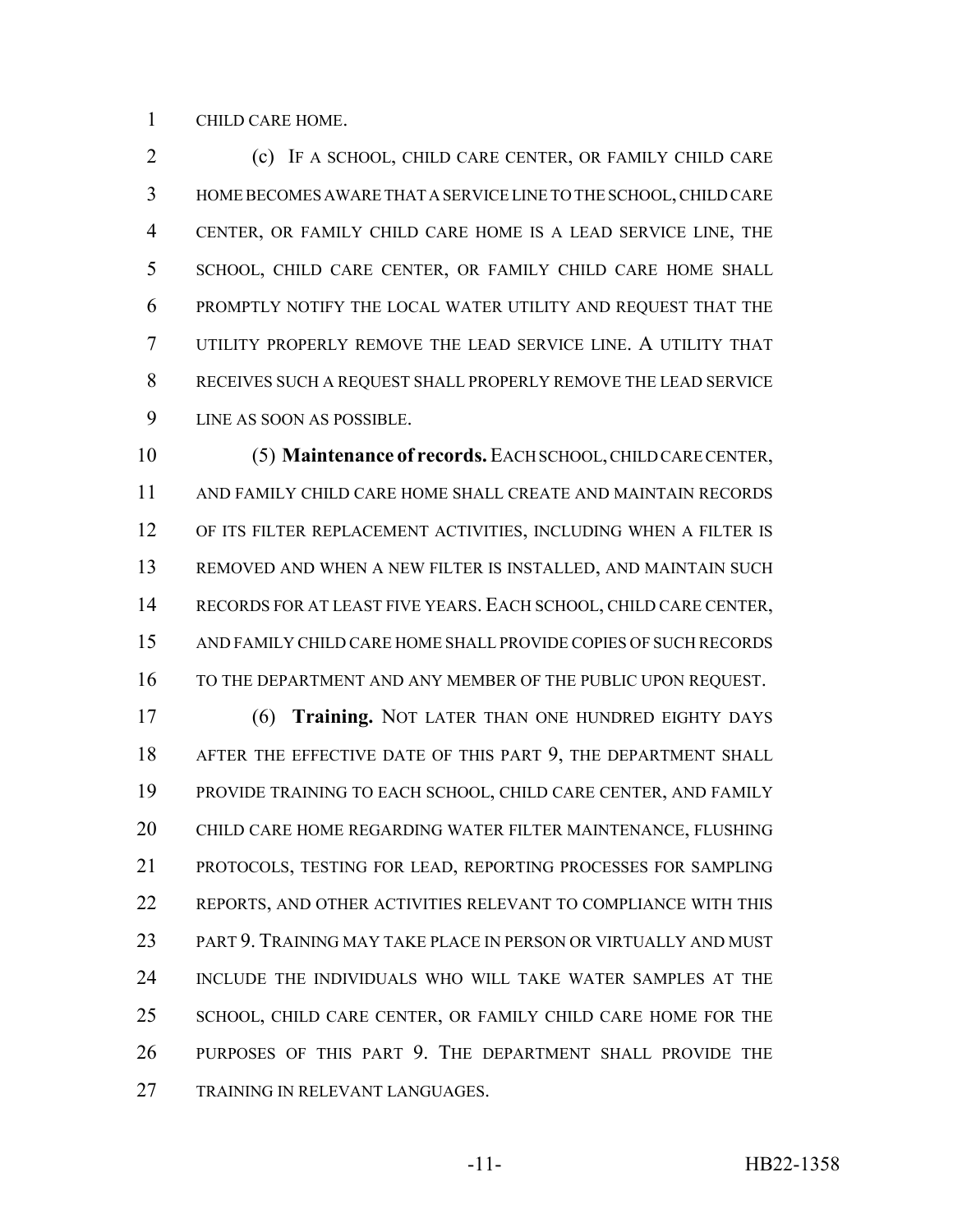(7) **Inspections.** THE DEPARTMENT IS NOT REQUIRED TO PERFORM 2 INSPECTIONS PURSUANT TO THIS PART 9.

 (8) **Enforcement.** THE WATER QUALITY CONTROL COMMISSION MAY ENFORCE THIS PART 9 BY ISSUING ADMINISTRATIVE ORDERS AND ASSESSING PENALTIES BUT IS NOT REQUIRED TO DO SO.

 (9) **Reports.** (a) ON OR BEFORE DECEMBER 1, 2023, AND ON OR BEFORE EACH DECEMBER 1 THEREAFTER, THE WATER QUALITY CONTROL 8 COMMISSION SHALL SUBMIT A REPORT TO THE PUBLIC AND BEHAVIORAL HEALTH AND HUMAN SERVICES COMMITTEE OF THE HOUSE OF REPRESENTATIVES AND THE HEALTH AND HUMAN SERVICES COMMITTEE OF THE SENATE, OR TO ANY SUCCESSOR COMMITTEES, WHICH REPORT:

 (I) SUMMARIZES THE RESULTS OF THE TESTS PERFORMED BY SCHOOLS, CHILD CARE CENTERS, AND FAMILY CHILD CARE HOMES 14 PURSUANT TO SUBSECTION (3) OF THIS SECTION; AND

 (II) IDENTIFIES ANY NONCOMPLIANT SCHOOLS, CHILD CARE CENTERS, AND FAMILY CHILD CARE HOMES.

 (b) NOTWITHSTANDING THE REQUIREMENT IN SECTION 24-1-136 (11)(a)(I), THE REQUIREMENT TO SUBMIT THE REPORT DESCRIBED IN 19 SUBSECTION (9)(a) OF THIS SECTION CONTINUES INDEFINITELY.

 **25-8-905. Clean water in schools, child care centers, and family child care homes - labor requirements.** (1) WITH REGARD TO MECHANICAL, ELECTRICAL, OR PLUMBING WORK THAT IS NECESSARY FOR A SCHOOL, CHILD CARE CENTER, OR FAMILY CHILD CARE HOME TO COMPLETE IN ORDER TO SATISFY THE REQUIREMENTS DESCRIBED IN SECTION 25-8-903 OR 25-8-904, A SCHOOL, CHILD CARE CENTER, OR FAMILY CHILD CARE HOME SHALL CONTRACT ONLY WITH QUALIFIED CONTRACTORS THAT: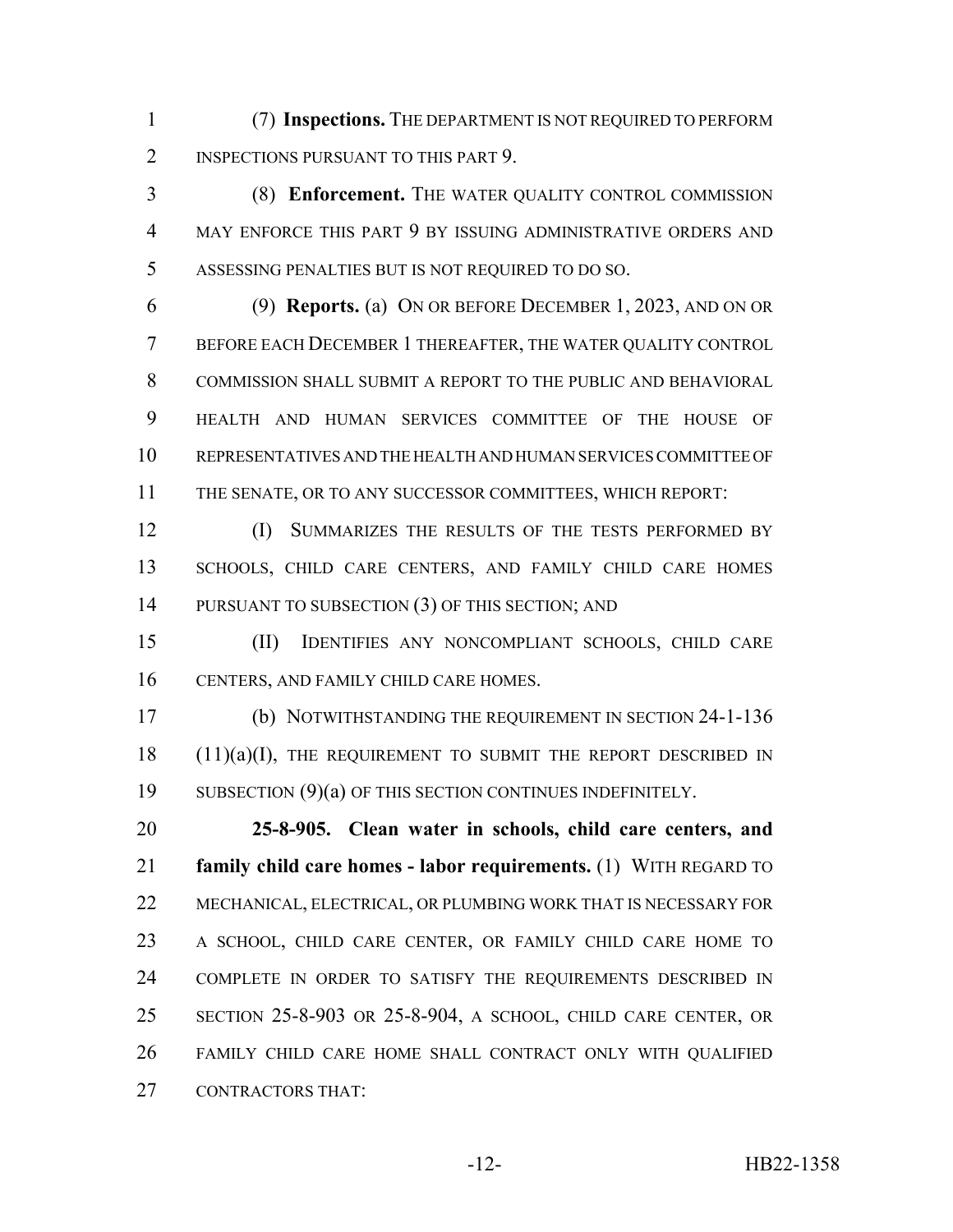(a) PARTICIPATE IN APPRENTICESHIP PROGRAMS THAT ARE REGISTERED WITH THE UNITED STATES DEPARTMENT OF LABOR'S EMPLOYMENT AND TRAINING ADMINISTRATION OR WITH A STATE APPRENTICESHIP COUNCIL RECOGNIZED BY THE UNITED STATES DEPARTMENT OF LABOR; AND

 (b) SATISFY THE GRADUATION STANDARDS SPECIFIED IN SECTION 7 24-92-115 (1)(a)(II).

 (2) TO PROMOTE COST SAVINGS THROUGH THE BULK PURCHASE OF SERVICES, LOCAL SCHOOL DISTRICT BOARDS OF EDUCATION, TO THE EXTENT PRACTICABLE, SHALL CONTRACT MECHANICAL, ELECTRICAL, AND 11 PLUMBING SERVICES THAT ARE REQUIRED PURSUANT TO THIS PART 9 DISTRICT-WIDE FOR ALL SCHOOL DISTRICT FACILITIES.

 (3) A SCHOOL, CHILD CARE CENTER, OR FAMILY CHILD CARE HOME MAY ALLOW AN EMPLOYEE TO PERFORM WORK REQUIRED PURSUANT TO THIS PART 9 SO LONG AS THE WORK BEING PERFORMED DOES NOT REQUIRE A LICENSED ELECTRICIAN OR PLUMBER BY LAW.

 **SECTION 2.** In Colorado Revised Statutes, **add** 22-32-150 as follows:

 **22-32-150. Lead-free water in schools - compliance with public health requirements.** EACH SCHOOL AND EACH CHARTER SCHOOL OF A 21 SCHOOL DISTRICT SHALL COMPLY WITH THE REQUIREMENTS OF PART 9 OF 22 ARTICLE 8 OF TITLE 25 CONCERNING LEAD-FREE WATER IN SCHOOLS, CHILD CARE CENTERS, AND FAMILY CHILD CARE HOMES.

 **SECTION 3.** In Colorado Revised Statutes, **add** 22-30.5-529 as follows:

 **22-30.5-529. Lead-free water in schools - compliance with public health requirements.** EACH INSTITUTE CHARTER SCHOOL SHALL